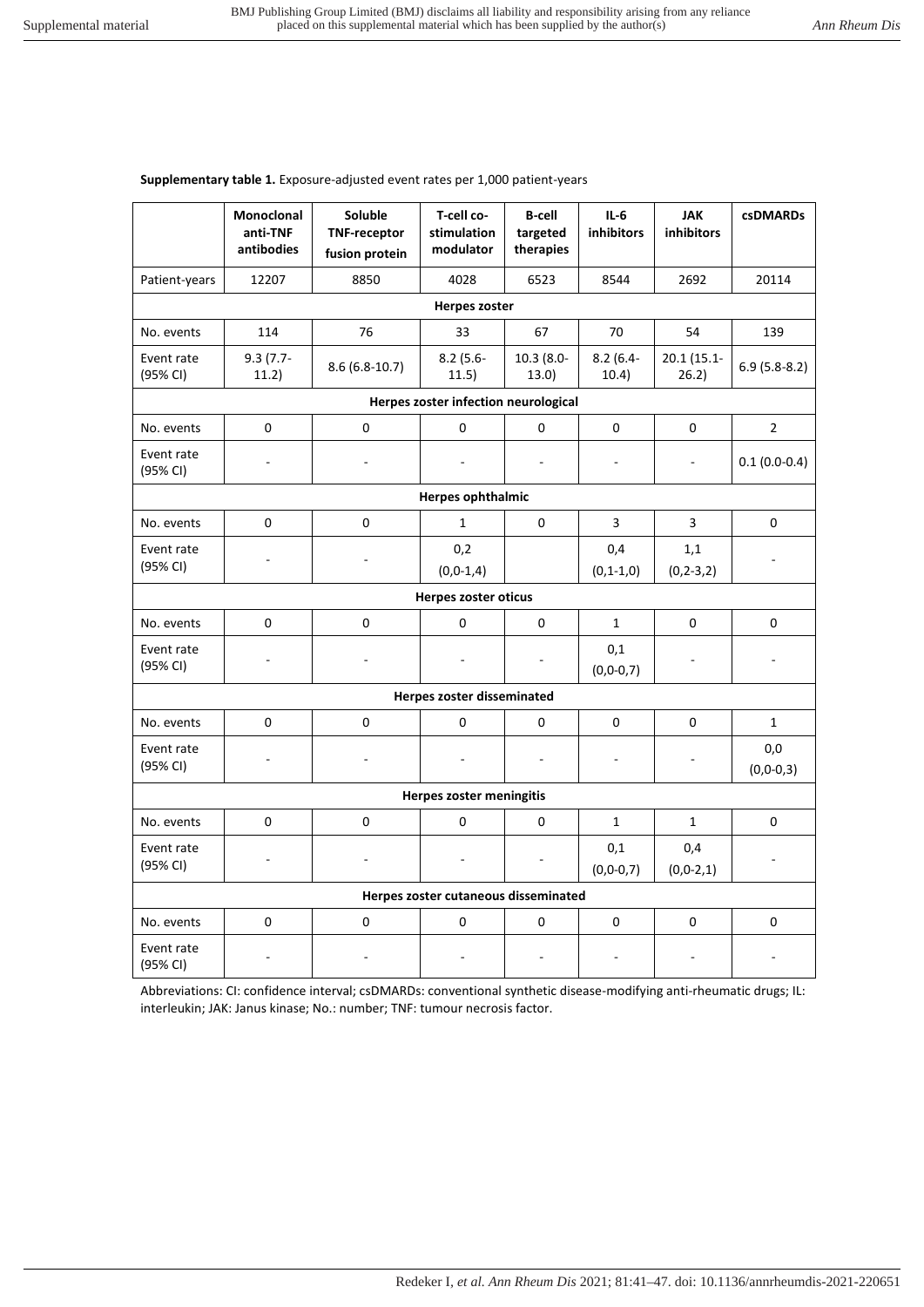|                                                  | <b>INIONOCIONAL</b><br>anti-TNF<br>antibodies<br>$N=4$ | <b>SOIUDIE LINF</b><br>receptor<br>fusion protein<br>$N = 5$ | <b>1-cell CO-</b><br>stimulation<br>modulator<br>$N=1$ | в-сен<br>targeted<br>therapies<br>$N=4$ | $IL-6$<br>inhibitors<br>$N=2$ | JAK<br>inhibitors<br>$N=1$ | <b>csDMARDs</b><br>$N=5$ |
|--------------------------------------------------|--------------------------------------------------------|--------------------------------------------------------------|--------------------------------------------------------|-----------------------------------------|-------------------------------|----------------------------|--------------------------|
| Age, mean (SD), y                                | 58.0 (9.2)                                             | 59.8 (10.9)                                                  | 64.0(.)                                                | 48.5 (7.2)                              | 74.5 (6.4)                    | 68.0(.)                    | 57.6 (19.1)              |
| Women, No. (%)                                   | 2 (50.0)                                               | 5(100.0)                                                     | 1(100.0)                                               | 4(100.0)                                | 2 (100.0)                     | 1(100.0)                   | 4(80.0)                  |
| Rheumatoid<br>factor-positive,<br>No. (%)        | 3(75.0)                                                | 3(60.0)                                                      | 0(0.0)                                                 | 4(100.0)                                | 1(100.0)                      | 1(100.0)                   | 3(60.0)                  |
| ACPA positive,<br>No. (%)                        | 2(66.7)                                                | 4(80.0)                                                      | 0(0.0)                                                 | 1(100.0)                                | 1(50.0)                       | 1(100.0)                   | 1(20.0)                  |
| FFbH score, mean<br>(SD)                         | 64.8 (15.0)                                            | 71.7 (16.7)                                                  | 19.4(.)                                                | 67.6 (12.5)                             | 69.4<br>(15.7)                | 100.0(.)                   | 66.4 (22.0)              |
| Disease duration,<br>median (IQR), y             | $6.5(3.5 -$<br>23.0)                                   | 13.0 (7.0-<br>15.0)                                          | 15.0 (15.0-<br>15.0)                                   | $10.5(5.5 -$<br>13.5)                   | $5.5(2.0 -$<br>9.0)           | $5.0(5.0 -$<br>5.0)        | $1.0(1.0-4.0)$           |
| DAS28, mean (SD)                                 | 5.2(1.6)                                               | 3.6(1.4)                                                     | 4.3(.)                                                 | 5.5(1.7)                                | 4.2(.)                        | 3.9(.)                     | 4.2(2.1)                 |
| CRP, median<br>$(IQR)$ , mg/L                    | 23.3 (11.6-<br>(27.4)                                  | $6.2(2.0-8.0)$                                               | $8.0(8.0-8.0)$                                         | $9.1(5.6-9.2)$                          | 14.6<br>$(10.0 -$<br>19.1)    | $3.0(3.0 -$<br>3.0)        | 20.7 (2.0-<br>21.0)      |
| CDAI, median<br>(IQR)                            | 22.0 (22.0-<br>54.0)                                   | 13.5 (11.0-<br>16.0)                                         | 23.0 (23.0-<br>23.0)                                   |                                         | 30.0<br>$(30.0 -$<br>30.0)    | 13.0<br>$(13.0 -$<br>13.0) | $8.0(6.0 -$<br>27.0)     |
| Previous<br>csDMARD<br>therapies, mean<br>(SD)   | 2.8(1.3)                                               | 2.4(0.5)                                                     | 3.0(.)                                                 | 3.0(0.8)                                | 2.0(0.0)                      | 2.0(.)                     | 1.6(0.9)                 |
| Previous<br>b/tsDMARD<br>therapies, mean<br>(SD) | 0.3(0.5)                                               | 0.4(0.5)                                                     | 4.0(.)                                                 | 1.3(0.5)                                | 1.0(1.4)                      | 0.0(.)                     | 0.0(0.0)                 |
| Glucocorticoids,<br>No. (%)                      | 4(100.0)                                               | 3(60.0)                                                      | 1(100.0)                                               | 1(25.0)                                 | 2(100.0)                      | 1(100.0)                   | 3(60.0)                  |
| Glucocorticoids,<br>≥10 mg, No. (%)              | 2(50.0)                                                | 1(20.0)                                                      | 1(100.0)                                               | 0(0.0)                                  | 0(0.0)                        | 0(0.0)                     | 0(0.0)                   |
| Comorbidities,<br>mean (SD)                      | 1.8(2.1)                                               | 1.2(1.1)                                                     | 9.0(.)                                                 | 2.0(0.8)                                | 2.0(1.4)                      | 1.0(.)                     | 1.0(1.4)                 |
| Osteoporosis, No.<br>(%)                         | 1(25.0)                                                | 0(0.0)                                                       | 1(100.0)                                               | 0(0.0)                                  | 1(50.0)                       | 1(100.0)                   | 1(20.0)                  |
| Hypertension, No.<br>(%)                         | 1(25.0)                                                | 3(60.0)                                                      | 1(100.0)                                               | 2(50.0)                                 | 1(50.0)                       | 0(0.0)                     | 1(20.0)                  |
| Coronary heart<br>disease, No. (%)               | 0(0.0)                                                 | 0(0.0)                                                       | 0(0.0)                                                 | 0(0.0)                                  | 1(50.0)                       | 0(0.0)                     | 0(0.0)                   |
| Diabetes, No. (%)                                | 0(0.0)                                                 | 0(0.0)                                                       | 0(0.0)                                                 | 1(25.0)                                 | 0(0.0)                        | 0(0.0)                     | 0(0.0)                   |
| Malignant<br>neoplasia, No. (%)                  | 1(25.0)                                                | 0(0.0)                                                       | 0(0.0)                                                 | 0(0.0)                                  | 0(0.0)                        | 0(0.0)                     | 0(0.0)                   |
| Mental illness /<br>depression, No.<br>(%)       | 0(0.0)                                                 | 0(0.0)                                                       | 1(100.0)                                               | 1(25.0)                                 | 0(0.0)                        | 0(0.0)                     | 0(0.0)                   |

## **Supplementary table 2** Characteristics at baseline of patients with recurrent events (N=22)

**T-cell co-**

**B-cell** 

**Soluble TNF** 

**Monoclonal**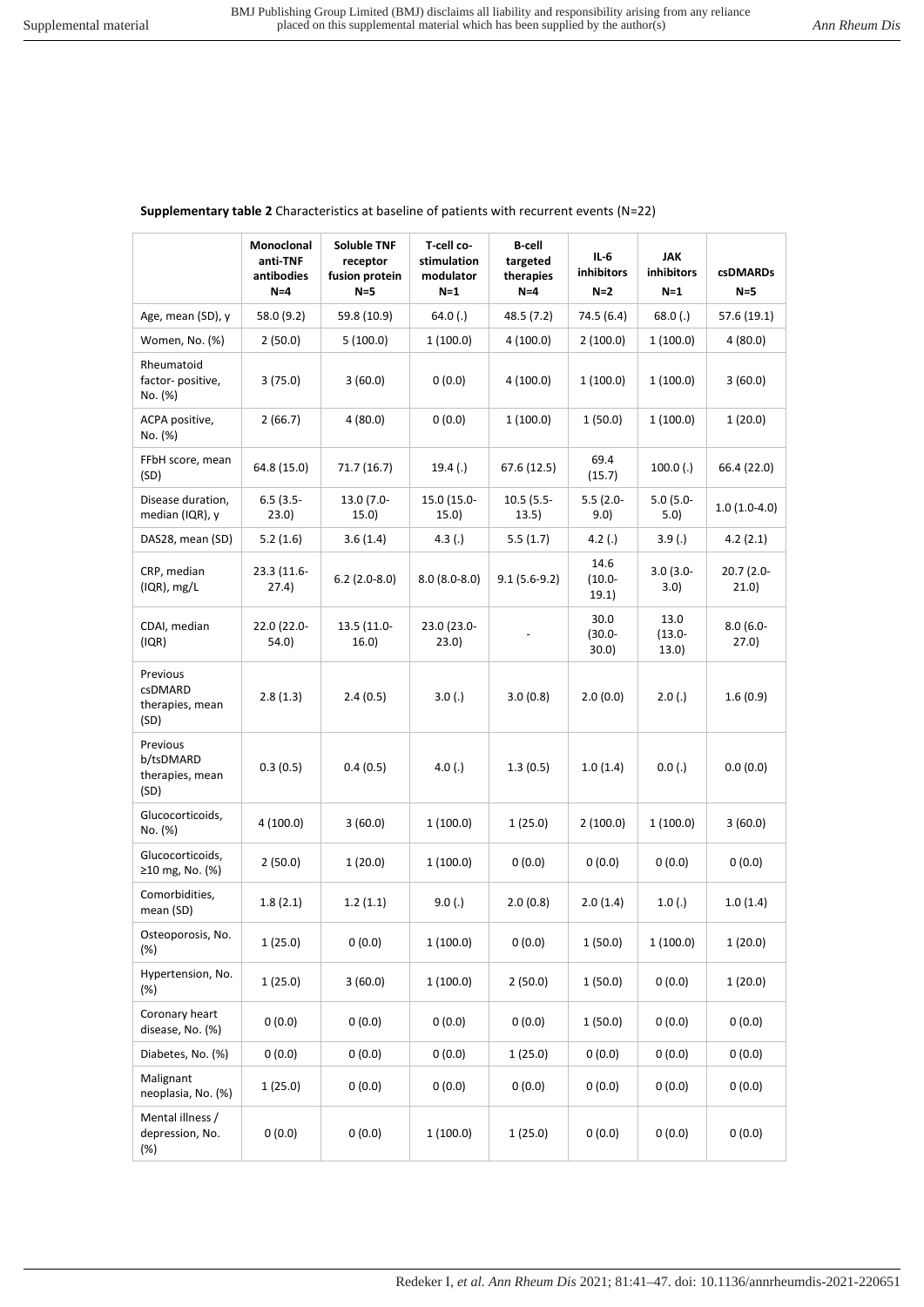Abbreviations: ACPA: Anti-citrullinated protein antibodies; b/cs/tsDMARDs: biological/conventional synthetic/targeted synthetic disease-modifying anti-rheumatic drugs; CDAI: Clinical Disease Activity Index; CRP: C-reactive protein; DAS28: Disease Activity Score of 28 joints using the erythrocyte sedimentation rate; FFbH: Hannover Functional Status Questionnaire; IL: interleukin; IQR: interquartile range; JAK: Janus kinase; No.: number; SD: standard deviation; TNF: tumour necrosis factor, y: years.

**Supplementary table 3** Exposure-adjusted event rates of recurrent herpes zoster (N=22)

|                        | Monoclonal<br>anti-TNF<br>antibodies | <b>Soluble</b><br><b>TNF-receptor</b><br>fusion<br>protein | T-cell co-<br>stimulation<br>modulator | <b>B</b> -cell<br>targeted<br>therapies | IL-6<br><b>inhibitors</b> | <b>JAK</b><br><b>inhibitors</b> | <b>csDMARDs</b>         |
|------------------------|--------------------------------------|------------------------------------------------------------|----------------------------------------|-----------------------------------------|---------------------------|---------------------------------|-------------------------|
| Patient-years          | 27                                   | 18                                                         | $\overline{2}$                         | 22                                      | 17                        | 6                               | 48                      |
| No. events             | 11                                   | 7                                                          | 0                                      | 8                                       | 7                         | 5                               | 12                      |
| Event rate<br>(95% CI) | 0.40<br>$(0.20 - 0.72)$              | 0.38<br>$(0.15 - 0.78)$                                    | 0<br>(.-2213.3)                        | 0.36<br>$(0.16 - 0.71)$                 | 0.42<br>$(0.17 - 0.87)$   | 0.90<br>$(0.29 - 2.09)$         | 0.25<br>$(0.13 - 0.44)$ |

**Supplementary table 4** Risk of herpes zoster: Andersen-Gill model with inverse probability weights calculated using the Clinical Disease Activity Index (CDAI) as a measure for disease activity.

|                                     | Andersen-Gill model with<br>inverse probability weights |          |  |
|-------------------------------------|---------------------------------------------------------|----------|--|
|                                     | <b>Adjusted HR</b><br>(95% CI)                          | p-value  |  |
| Female sex                          | $1.13(0.85-1.50)$                                       | 0.3982   |  |
| Age per 10 years                    | $1.25(1.14-1.37)$                                       | < 0.0001 |  |
| Glucocorticoids, 5-10 vs 0 mg/d     | $1.45(1.16-1.82)$                                       | 0.0011   |  |
| Glucocorticoids, >10 vs 0 mg/d      | 4.48 (2.53-7.92)                                        | < 0.0001 |  |
| csDMARD treatment                   | Reference                                               |          |  |
| Monoclonal anti-TNF antibodies      | $1.60(1.14-2.22)$                                       | 0.0059   |  |
| Soluble TNF receptor fusion protein | $1.24(0.88-1.75)$                                       | 0.2272   |  |
| T-cell co-stimulation modulator     | 1.44 (0.85-2.45)                                        | 0.1734   |  |
| B-cell targeted therapy             | 1.51 (0.99-2.30)                                        | 0.0548   |  |
| IL-6 inhibitors                     | 1.39 (0.95-2.01)                                        | 0.0872   |  |
| <b>JAK</b> inhibitors               | 3.55 (2.30-5.47)                                        | < 0.0001 |  |

p-values <0.05 are shown in bold. Inverse probability weights were estimated using the variables age, sex, disease duration, CDAI, FFbH, previous treatment with b/tsDMARDs, and osteoporosis. Abbreviations: CDAI: Clinical Disease Activity Index; CI: confidence interval; csDMARDs: conventional synthetic disease-modifying anti-rheumatic drugs; HR: hazard ratio; IL: interleukin; JAK: Janus kinase; TNF: tumour necrosis factor.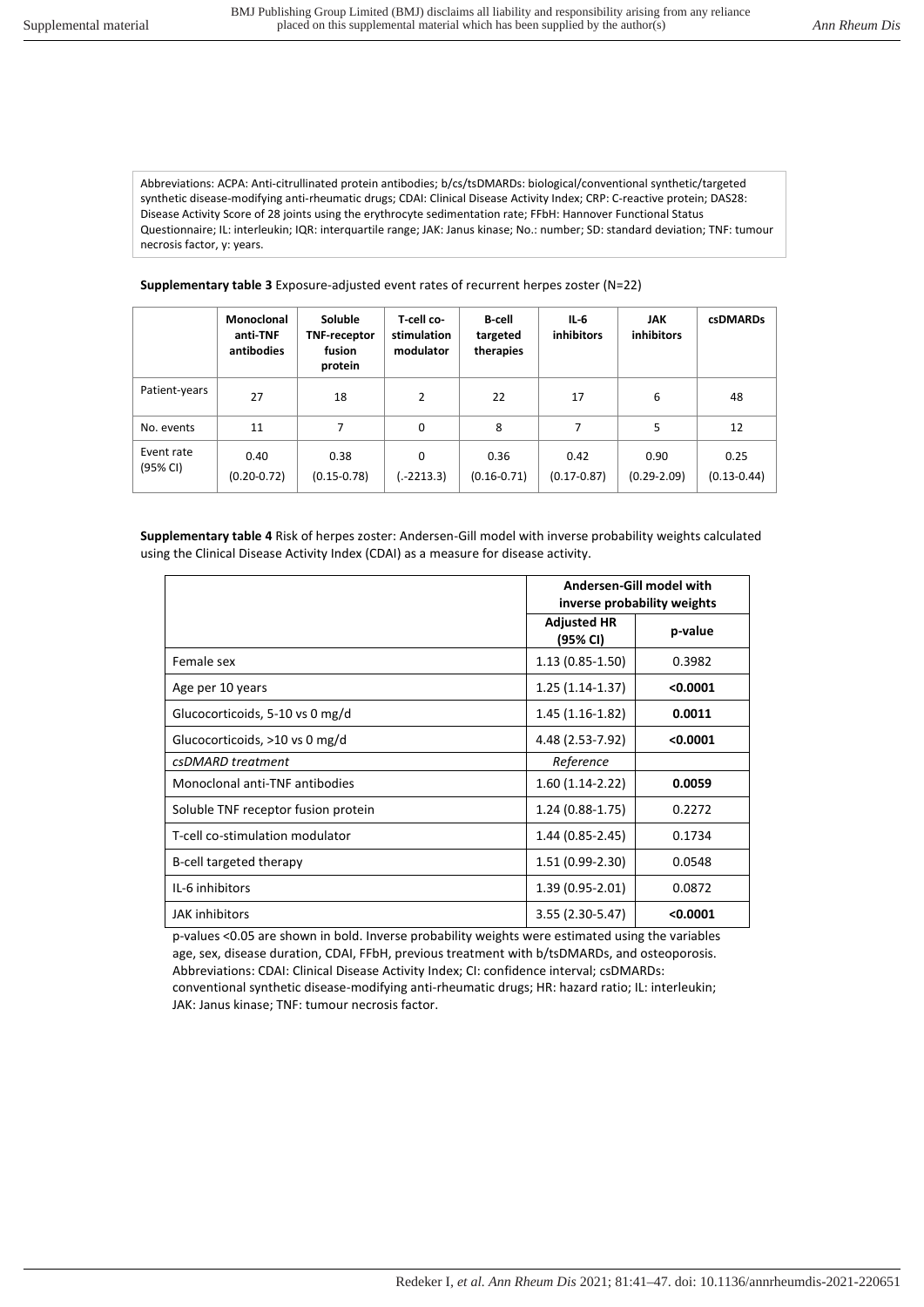



JAKi: Janus kinase inhibitor; GC: glucocorticoid



**Figure S2** Exposure-adjusted incidence rates of all herpes zoster per 1,000 patient-years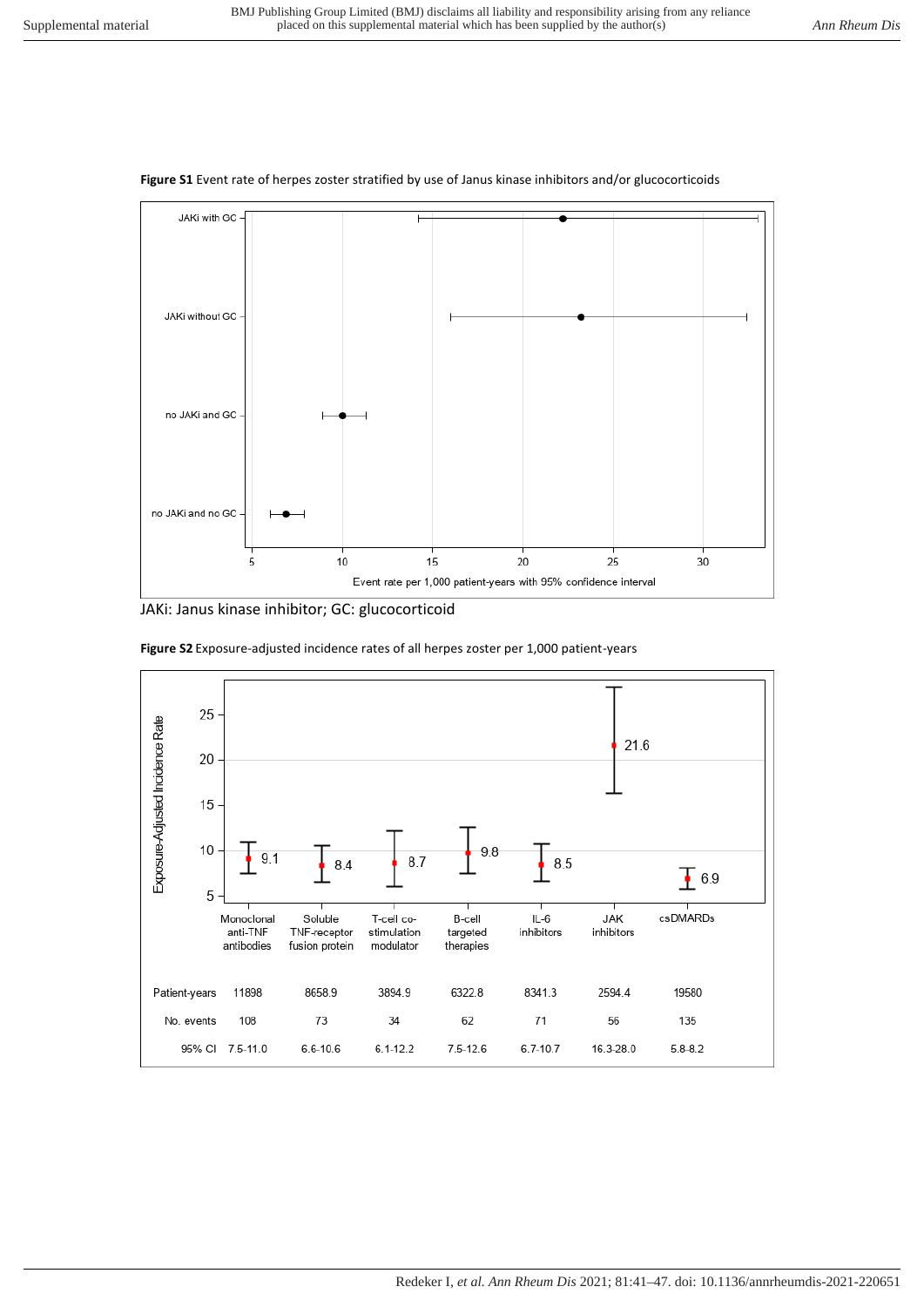

## **Figure S3** Exposure-adjusted incidence rates of serious herpes zoster per 1,000 patient-years

**Figure S4** Schematic representation of the design of the subsample